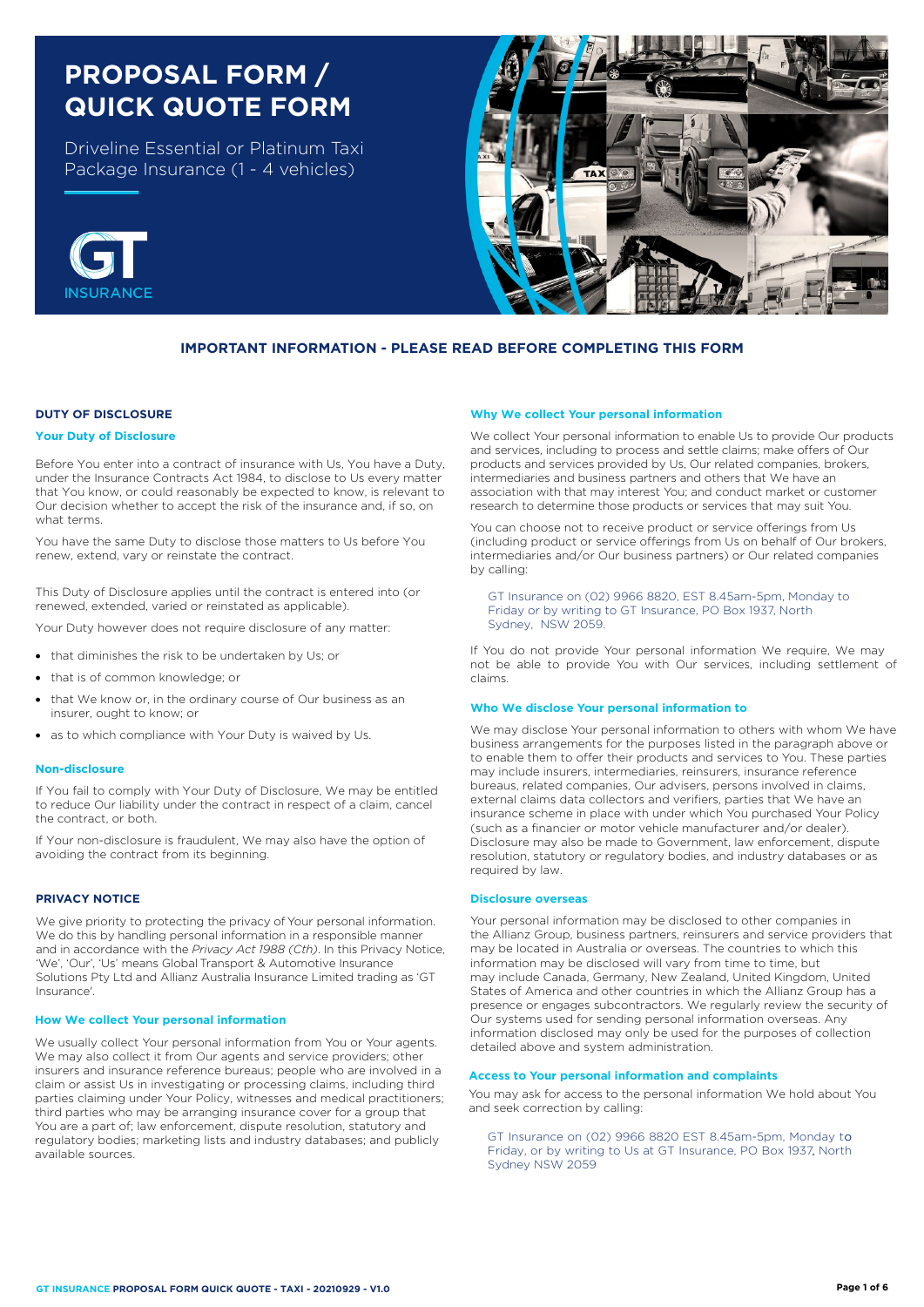Our Privacy Policy contains details about how You may make a complaint about a breach of the privacy principles contained in the *Privacy Act 1988 (Cth)* and how We deal with complaints. Our Privacy Policy is available at [www.gtins.com.au](https://www.gtins.com.au/documents-and-policies/) and [www.allianz.com.au](https://www.allianz.com.au/about-us/privacy/)

#### **Telephone Call Recording**

We may record incoming and/or outgoing telephone calls for training or verification purposes. Where We have recorded a telephone call,We can provide You with a copy at Your request, where it is reasonable to do so.

#### **Your Consent**

By providing Us with personal information You and any other person You provide personal information for, consent to these uses and disclosures until You tell Us otherwise. If You wish to withdraw Your consent, including for such things as receiving information on products and offers by Us or persons We have an association with, please contact Us.

### **GENERAL INSURANCE CODE OF PRACTICE**

The General Insurance Code of Practice was developed by the Insurance Council of Australia to further raise standards of practice and service across the insurance industry. The Code Governance Committee (CGC) is an independent body that monitors and enforces insurers' compliance with the Code.

You can obtain more information on the Code of Practice and how it assists you by contacting Us. Contact details are provided below and on the back cover of the Product Disclosure Statement or Policy Document.

, Friday, or by writing to Us at GT Insurance, PO Box 1937, North GT Insurance on (02) 9966 8820 EST 8.45am-5pm, Monday to Sydney NSW 2059

For more information on the Code Governance Committee (CGC) go to <https://insurancecode.org.au/>

### **SUBROGATION**

You may prejudice Your rights in relation to a claim made under this policy if without prior agreement from Us, You make an agreement with a third party that will prevent Us from recovering a loss from that or another party.

#### **DUTY OF UTMOST GOOD FAITH**

Every insurance contract is subject to the duty of utmost good faith which requires both the Insured and the Insurer to act towards each other in utmost good faith. Failure to do so on the part of the Insured may prejudice any claim made under the policy or the continuation of insurance cover by the Insurer.

#### **CHANGE OF RISK OR CIRCUMSTANCE**

It is vital that You provide Us with notification of any changes in Your risk profile which may be relevant to the terms and conditions of this insurance. This is including but not limited to changes in business activities and acquisitions which occur after the date of the Declaration.

#### **THE INSURER**

Allianz Australia Insurance Limited (incorporated in Australia); ABN 15 000 122 850; AFS Licence No. 234708 of 10 Carrington Street Sydney, 2000.

#### **THE UNDERWRITING AGENCY**

Global Transport & Automotive Insurance Solutions Pty Ltd (trading as GT Insurance) AFS Licence No. 240714 ABN 93 069 048 255 of Level 3, Suite 3.01, 213 Miller Street, North Sydney, NSW 2060 is an underwriting agency which specialises in arranging insurance in respect of Motor Vehicles and Mobile Plant and related insurances. GT Insurance acts as the agent of Allianz to market, solicit, offer, arrange and administer the insurance.

GT Insurance has a binding authority to issue, vary and cancel contracts of insurance and to deal with or settle claims on behalf of Allianz. If You need information about this insurance in the first instance, contact GT Insurance.

### **COMPLETING THIS FORM/QUESTIONNAIRE:**

- **Please complete all sections in full and provide any requested attachments.**
- This form may be printed and completed in handwriting or it may be completed electronicallys an interactive pdf with fillable form fields. If **completing electronically, please download to your local computer and complete using Adobe Acrobat Reader (Fill & Sign tool).**
- **If more space is required when completing this form, please attach a separate sheet.**
- **The use of the term 'You' or 'Your' in this form refers to an Insured and their subsidiary companies and other entities in which they have a controlling interest.**
- **The use of the term 'We', 'Our' or 'Us' in this form refers to the Insurer and its Underwriting Agency.**
- $\checkmark$  It is important to refer to the relevant Product Disclosure Statement and Policy Document which sets out the terms and conditions of cover<br>offered. Please contact your local GT Insurance office or speak to your Inte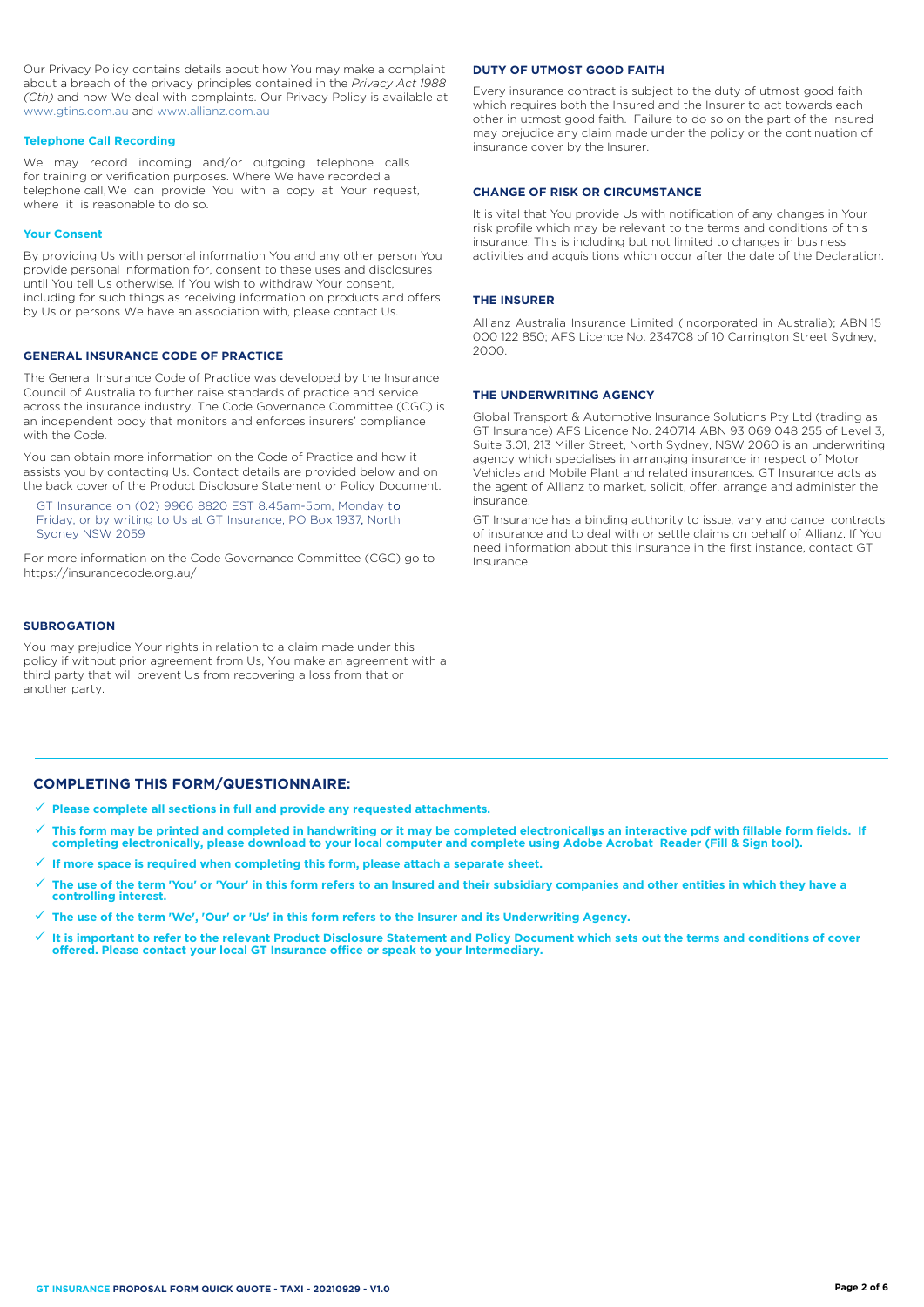## **Section 1. Insurance Broker Contact Details**

| Insurance Broker or Agent company<br>name |  |
|-------------------------------------------|--|
| Contact name/s                            |  |
| Contact number                            |  |
| Email                                     |  |

## **Section 2. Client Business Details**

| Insured's name (if a Company, please<br>provide Operators name also) |                               |
|----------------------------------------------------------------------|-------------------------------|
| Number of years you have been<br>operating a Taxi                    | Specify number of Years       |
| Number of vehicles you operate<br>in total                           |                               |
| Network Postcode                                                     | <b>Base Network</b><br>Suburb |

## **Section 3. Your Insurance Details**

| Please indicate if this vehicle is currently Insured                                     |                      | Yes, this vehicle is currently Insured, OR                                      |                                              |  |           |  |  |
|------------------------------------------------------------------------------------------|----------------------|---------------------------------------------------------------------------------|----------------------------------------------|--|-----------|--|--|
|                                                                                          |                      | ) No, this vehicle is not currently Insured. This is a new business venture, OR |                                              |  |           |  |  |
|                                                                                          |                      |                                                                                 | ) No, this vehicle is not currently Insured. |  |           |  |  |
| If answered 'Yes' above, please indicate whom<br>the current Insurer is for this vehicle |                      |                                                                                 |                                              |  |           |  |  |
| Period of Insurance                                                                      | Effective Date from: |                                                                                 | to Expiry Date:                              |  | at 4:00pm |  |  |

## **Section 4. Loss History**

Please provide written details of any claims or uninsured losses in the last 5 years). (Written confrmation from Insurers is required) (Note: If insufficient space please attach details).

| Details of Claim | Total Cost (\$) | Excess (\$)   |
|------------------|-----------------|---------------|
|                  |                 |               |
|                  |                 |               |
| Details of Claim | Total Cost (\$) | Excess $(\$)$ |
|                  |                 |               |
|                  |                 |               |
| Details of Claim | Total Cost (\$) | Excess (\$)   |
|                  |                 |               |
|                  |                 |               |
|                  |                 |               |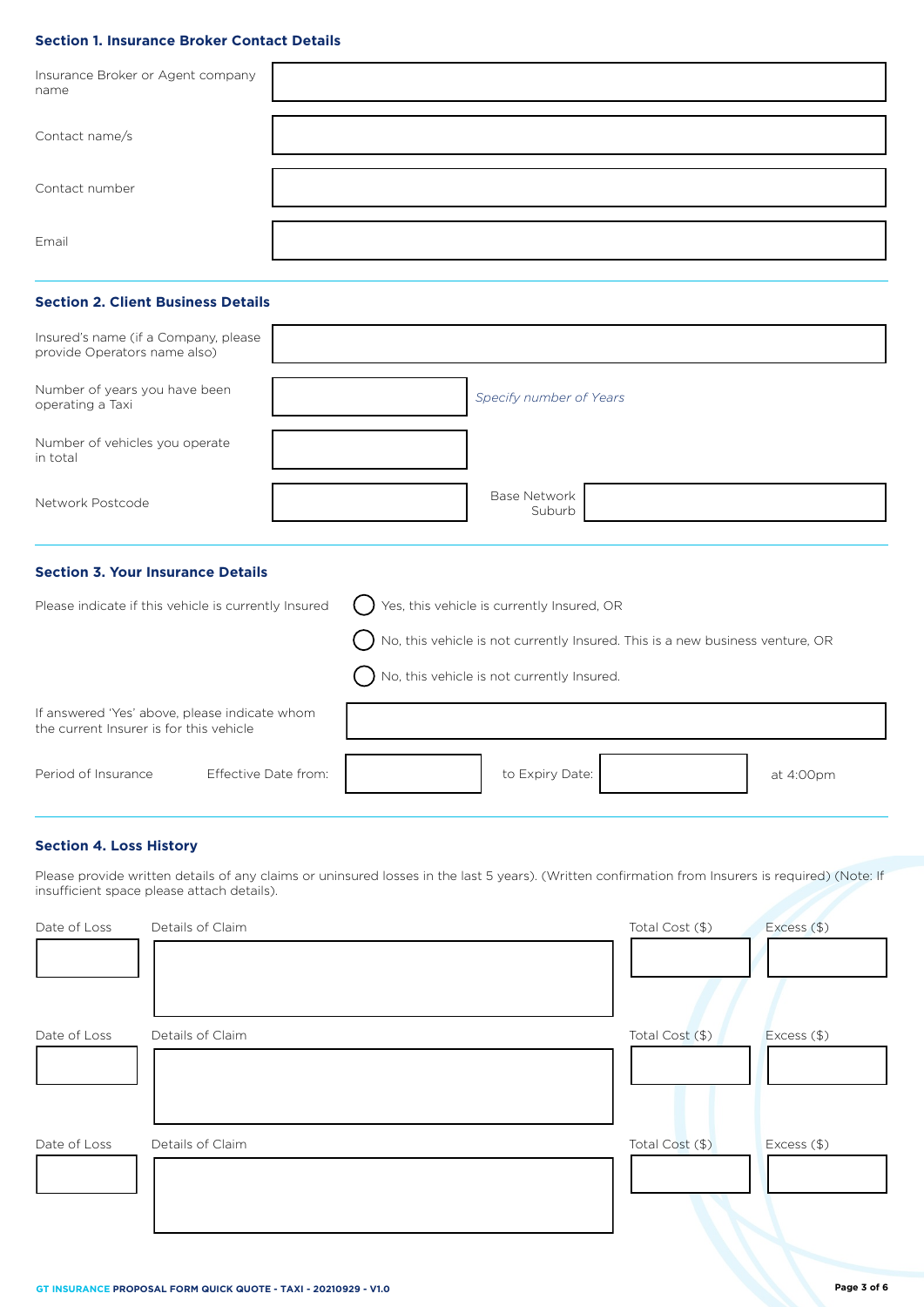| Date of Loss<br>Details of Claim<br>Total Cost (\$)<br>Excess (\$)<br><b>Section 5. Vehicle Information</b><br><b>INSURED VEHICLE 1.</b><br>Standard Taxi<br>Standard Maxi Taxi<br>Vehicle Type<br>Premium / Prestige Taxi<br>Standard Wheelchair Taxi (WAT) |                         |  |  |  |
|--------------------------------------------------------------------------------------------------------------------------------------------------------------------------------------------------------------------------------------------------------------|-------------------------|--|--|--|
|                                                                                                                                                                                                                                                              |                         |  |  |  |
|                                                                                                                                                                                                                                                              |                         |  |  |  |
|                                                                                                                                                                                                                                                              |                         |  |  |  |
|                                                                                                                                                                                                                                                              |                         |  |  |  |
|                                                                                                                                                                                                                                                              |                         |  |  |  |
|                                                                                                                                                                                                                                                              |                         |  |  |  |
|                                                                                                                                                                                                                                                              |                         |  |  |  |
|                                                                                                                                                                                                                                                              |                         |  |  |  |
|                                                                                                                                                                                                                                                              |                         |  |  |  |
|                                                                                                                                                                                                                                                              |                         |  |  |  |
| Premium / Prestige Maxi Taxi<br>Premium Prestige Wheelchair Taxi (WAT)                                                                                                                                                                                       |                         |  |  |  |
| Night Plate<br>Standby Taxi                                                                                                                                                                                                                                  |                         |  |  |  |
| Make & Model<br>Year                                                                                                                                                                                                                                         |                         |  |  |  |
| Registration / Plate No.<br>Odometer Reading<br>(Kilometres)                                                                                                                                                                                                 |                         |  |  |  |
| Total Value of<br>Current Market Value                                                                                                                                                                                                                       |                         |  |  |  |
| Accessories (\$)<br>(Excluding GST) (\$)                                                                                                                                                                                                                     |                         |  |  |  |
| Third Party Only<br>Comprehensive, OR<br>Vehicle cover                                                                                                                                                                                                       |                         |  |  |  |
| <b>INSURED VEHICLE 2.</b>                                                                                                                                                                                                                                    |                         |  |  |  |
| Standard Taxi<br>Standard Maxi Taxi<br>Vehicle Type                                                                                                                                                                                                          |                         |  |  |  |
| Standard Wheelchair Taxi (WAT)<br>Premium / Prestige Taxi                                                                                                                                                                                                    |                         |  |  |  |
| Premium / Prestige Maxi Taxi<br>Premium Prestige Wheelchair Taxi (WAT)                                                                                                                                                                                       |                         |  |  |  |
| Night Plate<br>Standby Taxi                                                                                                                                                                                                                                  |                         |  |  |  |
| Make & Model<br>Year                                                                                                                                                                                                                                         |                         |  |  |  |
| Registration / Plate No.<br>Odometer Reading                                                                                                                                                                                                                 |                         |  |  |  |
| Total Value of<br>Current Market Value                                                                                                                                                                                                                       |                         |  |  |  |
| Accessories (\$)<br>(Excluding GST) (\$)                                                                                                                                                                                                                     |                         |  |  |  |
| Comprehensive, OR<br>Third Party Only<br>Vehicle cover                                                                                                                                                                                                       |                         |  |  |  |
| <b>INSURED VEHICLE 3.</b>                                                                                                                                                                                                                                    |                         |  |  |  |
| Standard Maxi Taxi<br>Standard Taxi<br>Vehicle Type                                                                                                                                                                                                          |                         |  |  |  |
|                                                                                                                                                                                                                                                              | Premium / Prestige Taxi |  |  |  |
| Standard Wheelchair Taxi (WAT)                                                                                                                                                                                                                               |                         |  |  |  |
| Premium / Prestige Maxi Taxi<br>Premium Prestige Wheelchair Taxi (WAT)                                                                                                                                                                                       |                         |  |  |  |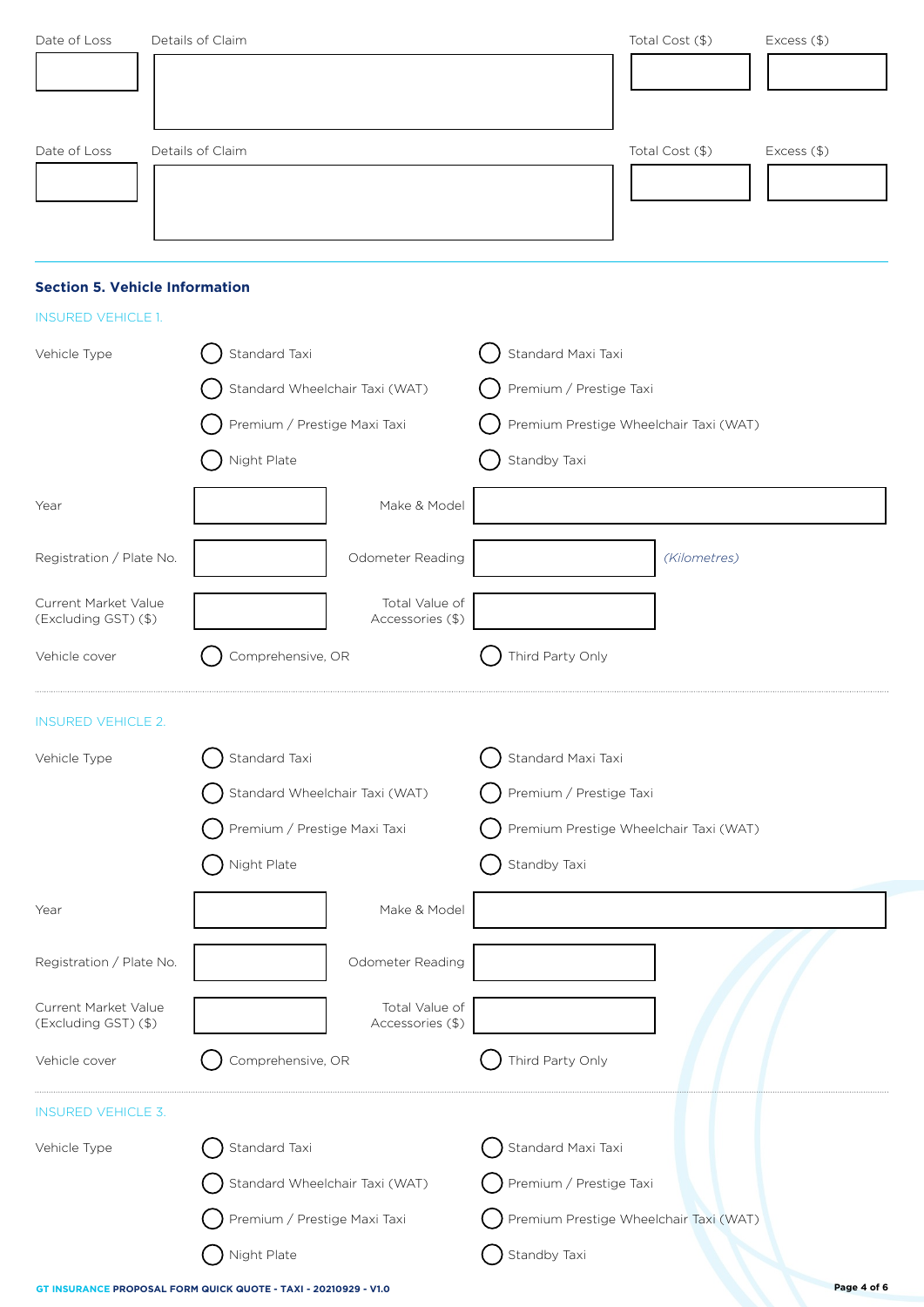| Year                                                                                                               |                                | Make & Model                       |                                                                                                                           |              |     |     |
|--------------------------------------------------------------------------------------------------------------------|--------------------------------|------------------------------------|---------------------------------------------------------------------------------------------------------------------------|--------------|-----|-----|
| Registration / Plate No.                                                                                           |                                | Odometer Reading                   |                                                                                                                           | (Kilometres) |     |     |
| Current Market Value<br>(Excluding GST) (\$)                                                                       |                                | Total Value of<br>Accessories (\$) |                                                                                                                           |              |     |     |
| Vehicle cover                                                                                                      | Comprehensive, OR              |                                    | Third Party Only                                                                                                          |              |     |     |
| <b>INSURED VEHICLE 4.</b>                                                                                          |                                |                                    |                                                                                                                           |              |     |     |
| Vehicle Type                                                                                                       | Standard Taxi                  |                                    | Standard Maxi Taxi                                                                                                        |              |     |     |
|                                                                                                                    | Standard Wheelchair Taxi (WAT) |                                    | Premium / Prestige Taxi                                                                                                   |              |     |     |
|                                                                                                                    | Premium / Prestige Maxi Taxi   |                                    | Premium Prestige Wheelchair Taxi (WAT)                                                                                    |              |     |     |
|                                                                                                                    | Night Plate                    |                                    | Standby Taxi                                                                                                              |              |     |     |
| Year                                                                                                               |                                | Make & Model                       |                                                                                                                           |              |     |     |
| Registration / Plate No.                                                                                           |                                | Odometer Reading                   |                                                                                                                           | (Kilometres) |     |     |
| Current Market Value<br>(Excluding GST) (\$)                                                                       |                                | Total Value of<br>Accessories (\$) |                                                                                                                           |              |     |     |
| Vehicle cover                                                                                                      | Comprehensive, OR              |                                    | Third Party Only                                                                                                          |              |     |     |
| <b>Section 6. Insurance History</b>                                                                                |                                |                                    |                                                                                                                           |              |     |     |
| Have You or any person applying for this insurance:                                                                |                                |                                    |                                                                                                                           |              | Yes | No. |
| violence against any person or property within the last 5 years?                                                   |                                |                                    | Been convicted of or had any fines or penalties imposed for any crime involving drugs, dishonesty, arson, theft, fraud or |              |     |     |
| Been placed in bankruptcy, receivership or liquidation within the last 5 years?                                    |                                |                                    |                                                                                                                           |              |     |     |
| terms, conditions or restrictions on a policy within the last 5 years?                                             |                                |                                    | Had any insurer decline any claim or proposal, cancel or refuse to renew a policy, increase premium or impose special     |              |     |     |
| Any other matter you should disclose to us, in relation to your duty of disclosure?                                |                                |                                    |                                                                                                                           |              |     |     |
| If you have answered 'Yes' to any of Section 6. above, please provide details (attach separate sheet if required): |                                |                                    |                                                                                                                           |              |     |     |
|                                                                                                                    |                                |                                    |                                                                                                                           |              |     |     |
|                                                                                                                    |                                |                                    |                                                                                                                           |              |     |     |
|                                                                                                                    |                                |                                    |                                                                                                                           |              |     |     |
|                                                                                                                    |                                |                                    |                                                                                                                           |              |     |     |
| <b>Section 7. Driver Details</b>                                                                                   |                                |                                    |                                                                                                                           |              |     |     |
| Have You or any intended driver ever:                                                                              |                                |                                    |                                                                                                                           |              | Yes | No. |
|                                                                                                                    |                                |                                    | Been fined or convicted of more than 3 speeding or other traffic offence (other than parking) within the last 3 years?    |              |     |     |

Had a driving licence endorsed, suspended or cancelled within the last 5 years?

Been convicted with Prescribed Concentration of Alcohol (PCA) or Driving Under the Influence (DUI) in the last 5 years?

Suffered from any physical or mental condition which could affect their driving performance?

 $\begin{bmatrix} 0 & 0 \\ 0 & 0 \\ 0 & 0 \end{bmatrix}$